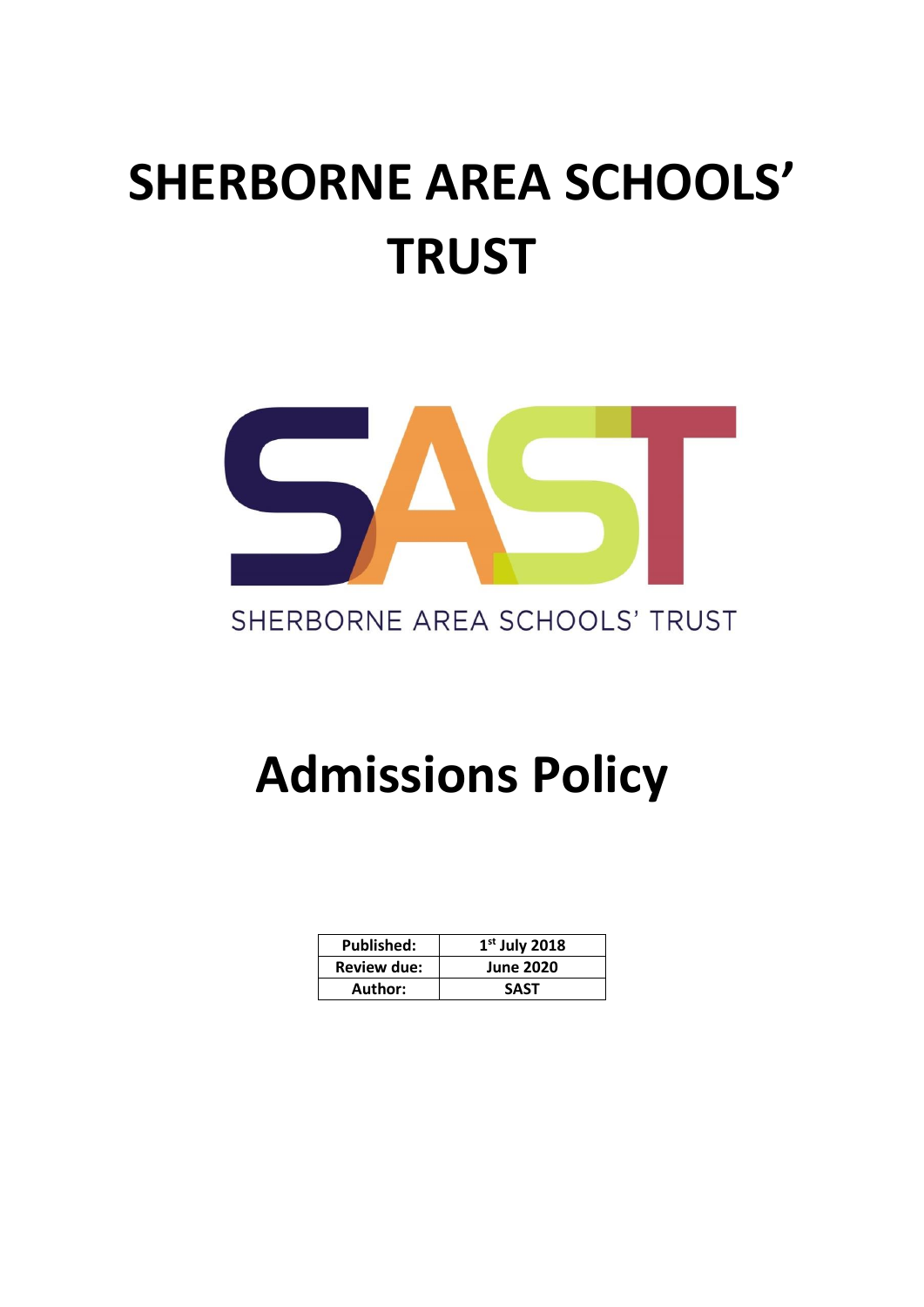### **SAST Schools' Admissions Policy**

### **2019-2020**



Sherborne Area Schools' Trust (SAST) is the Admissions Authority for all Trust schools. This document sets out the policy of SAST with respect to Admissions for the academic year 2019/2020.

SAST schools are:

| Name                                   | <b>Planned Admission Number</b><br>(PAN) 2017/2018 |
|----------------------------------------|----------------------------------------------------|
| Buckland Newton C of E Primary School* | 15                                                 |
| Sherborne Abbey C of E Primary School* | 45                                                 |
| Sherborne Primary School               | 48                                                 |
| St Andrew's C of E Primary School*     | 30                                                 |
| St Mary's C of E Primary School*       | 17                                                 |
| The Gryphon School*                    | 240                                                |
| Thornford C of E Primary School*       | 15                                                 |

#### **Admission of Pupils – General Principles**

- SAST follows the national Schools Admissions Code.
- SAST schools serve a wide area of North West Dorset and South Somerset. We welcome those of all faiths and of no faith.
- Those SAST schools with a religious character\* are subject to the religious authority of the Diocese of Salisbury (see section below)
- Those SAST schools with a religious character\* must comply with the Infant Class Size Regulations where Reception, Year 1 and 2 classes are limited to 30 children.
- Admission arrangements are consistently and equally applied to all.
- The allocation of school places are made up to the planned admission number and in accordance with the oversubscription criteria.

#### **SAST Schools with a Religious Character\***

For schools designated with a religious character, the school's religious authority is the Diocese of Salisbury and the school must have regard to its religious authority when setting the terms of its admission arrangements. Recognising their historic foundation, SAST schools with a religious character will preserve and develop that character in accordance with the principles of the Church of England and in partnership with the churches at parish and diocesan level. Each school aims to support children and their families by providing an education of the highest quality within the context of Christian belief and practice. It encourages an understanding of the meaning and significance of faith and promotes Christian values through the experience it offers to all its pupils.

#### **Catchment Area and Published Admission Numbers (PANs)**

The catchment area for SAST Schools in Dorset is available on an interactive map at [www.dorsetforyou.com/school](http://www.dorsetforyou.com/school-catchment-areas)[catchment-areas.](http://www.dorsetforyou.com/school-catchment-areas) Published Admission Numbers (PAN) for each year group are listed above. Infant Class Size Regulations apply to the normal year of entry (and Year 1 and Year 2). These regulations require classes to be no bigger than 30 children although the PAN may be much lower than 30. Where there are multiple birth applications the PAN will, provided it is practicable, be exceeded or increased at the point of allocation in order to ensure that multiple birth siblings can be allocated places at the school.

#### **Applying for a place at a SAST School**

Parents who wish their children to be admitted to a SAST school must complete the relevant Admissions application form available through the Local Authority they reside in. Applications for children living in Dorset can be made online [www.dorsetforyou.com/schooladmissions](http://www.dorsetforyou.com/schooladmissions) and in paper form [https://www.dorsetforyou.gov.uk/school-admissions/paper](https://www.dorsetforyou.gov.uk/school-admissions/paper-applications)[applications.](https://www.dorsetforyou.gov.uk/school-admissions/paper-applications) The timetable, and information on how to apply, is available from the Local Authority (LA). Parents are responsible for providing all relevant information with the application. If you live in Somerset you should apply through Somerset admissions. This is then passed onto Dorset. When applying to start school in Reception in September 2019 you must apply by the closing date of 15 January 2019. The LA will make a single offer of a place on 16 April 2019 (or next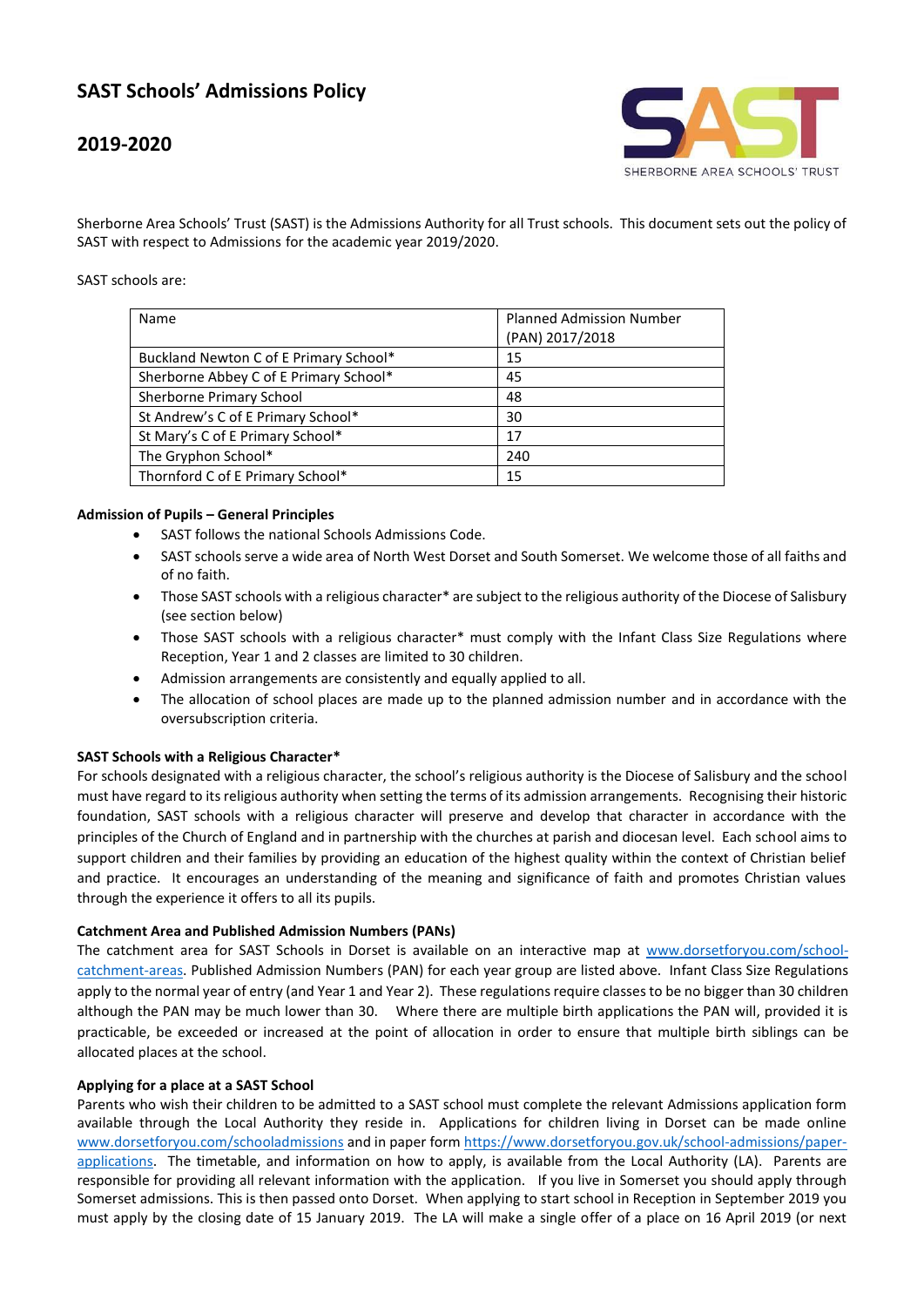working day). When applying to start school in Year 7 in in September 2019 all applications for admission must be received by your LA by the closing date of 31 October 2018. The LA will make a single offer of a place on 1 March 2019 (or next working day).

#### **Admissions outside Chronological Age**

Applications for a child to be placed outside of their normal chronological year group will only be considered under exceptional circumstances. The placement of a child outside his or her normal age group is not an appropriate strategy for meeting special educational needs. This is in recognition of the significant and long term impact on children who are placed outside of their normal year group. Again, only in exceptional circumstances, where a child is outstanding in every respect, will a child be considered for admission early or above their normal year group. Back/Forward Yearing will also only be considered through the agreement of the Head Teacher, in conjunction with other professionals, where they have identified exceptional medical, physical, social or/and educational reasons for this. If a child is placed outside of their chronological age in a Dorset school it is expected that the arrangement will continue.

#### **In-Year Admissions**

If applying into an already established year group you must contact the Dorset school admissions team to discuss place availability as part of the LA co-ordinated scheme. Moving into an area does not guarantee a place at your preferred, nearest or catchment school. You need to be aware of any likely alternative schools which may be offered and the implications of this if you move into an area where schools are full.

#### **Special Educational Needs**

Where a child has an education, health and care plan (EHCP) school admissions for those living in Dorset are dealt with by the SEN Team [https://www.dorsetforyou.gov.uk/school-admissions/apply-for-a-school-place.](https://www.dorsetforyou.gov.uk/school-admissions/apply-for-a-school-place) For those children with an EHCP naming the school they will be given a place and the PAN number reduced accordingly.

#### **School Transport**

The preference of school and the admissions criteria will affect their entitlement to 'free' or concessionary school transport. This includes later changes (e.g. change of address) which could have a bearing on continued eligibility for school transport. Some SAST schools also contract their own bus services. Details are available on the school website.

#### **Withdrawal of School Places**

Places will only be withdrawn where a place has been offered in error by the admission authority and the affected child/ren have not yet started at the preferred school; a place has been offered on the basis of a false, fraudulent or deliberately misleading application; the place has not been taken up by the agreed date – the parent will be contacted in advance of the withdrawal of a place; or the place has been declined by the parent.

#### **Waiting Lists**

If the school is oversubscribed for children due to start in 2019-2020 a waiting list will be maintained by the LA for the entire academic year. The position on the list will be determined by applying the published over-subscription criteria and not by date of receipt. This will mean a position will change if a later application is received from someone with higher priority according to the over-subscription criteria. The existence of a waiting list does not remove the right of appeal against any refusal of a place from any unsuccessful applicant. Parents can apply to have their child's name placed on a waiting list for a period of one term following refusal. If parents wish to keep a child on a waiting list beyond this term they will need to write in for an extension each term.

#### **Deferred entry and part time attendance below statutory school age for those applying to start in Reception**

Every child must legally start their education the term after their 5<sup>th</sup> birthday and it is expected that most children will begin school in the September following their 4<sup>th</sup> birthday. However, a parent applying for a place in September may defer entry until later in that academic year but not beyond the point they reach compulsory school age and not beyond the last term of that year. Any request for deferred entry must be discussed and agreed by the Headteacher and will be decided on a case by case basis in accordance with LA guidance.

#### **Delayed entry of Summer Born children applying to start in Reception**

Parents/carers of summer born children (which refers to children born from 1 April to 31 August) may wish to consider delaying the start date of their child's school place until the September after their 5<sup>th</sup> birthday. This must be discussed with the Headteacher and will be decided on a case by case basis according to the LA guidance. Note that:

(i) You must make an application for admission to the School for **September 2019** entry but make it clear on the application form that you wish your child to enter the Reception class in **September 2020**.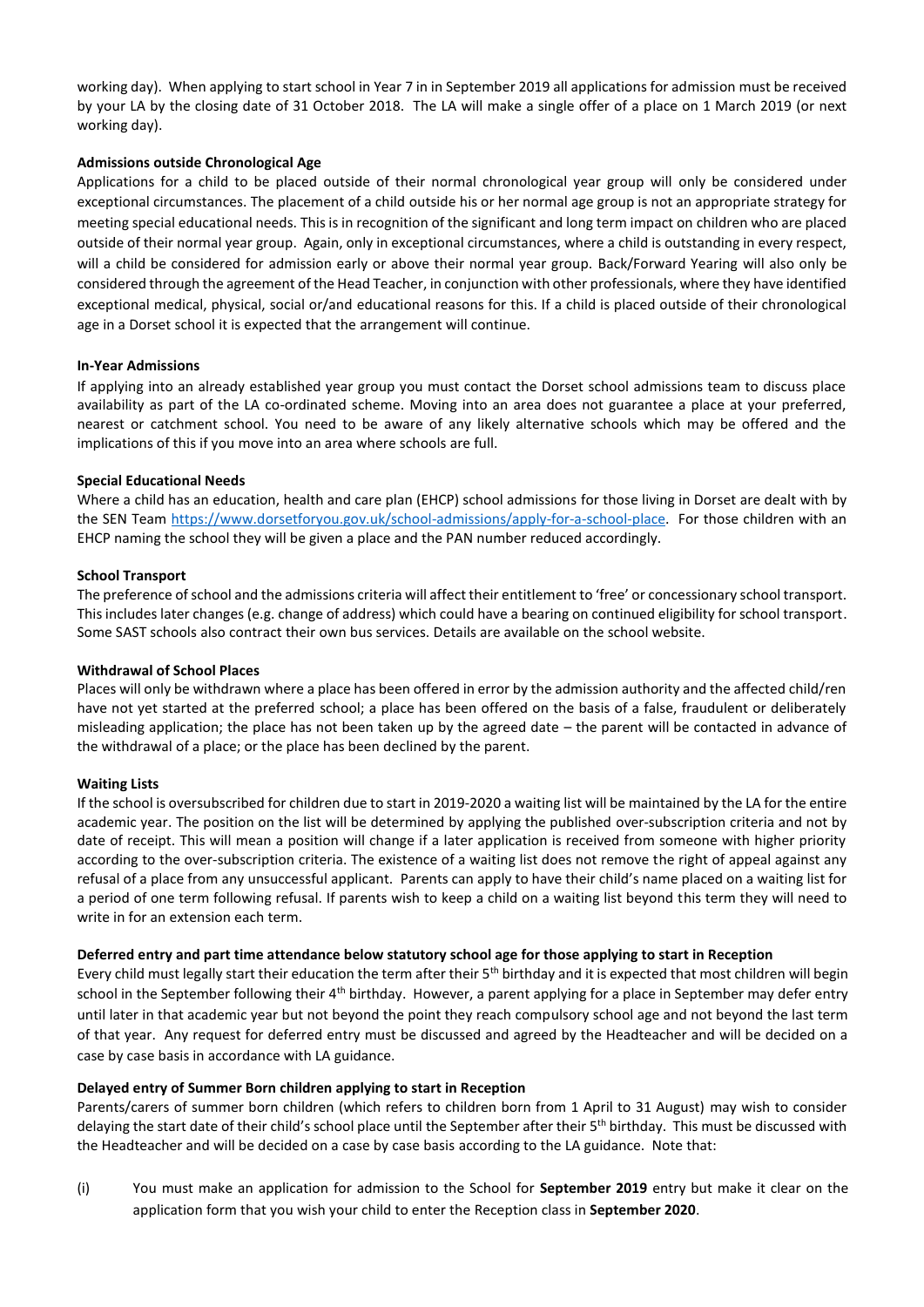- (ii) Discussions directly with the chosen school are strongly recommended prior to making a decision to decline entry for an entire year and to be admitted to Reception in September 2019. Any decision will be on the basis of the circumstances of each case and in the best interests of the child concerned.
- (iii) If the request is agreed the September 2019 application may be withdrawn before a place is offered **but a fresh application will need to be made** for September 2020 entry **which will be processed as a fresh application along with all other applications and in accordance with the School's admission arrangements**. PLEASE NOTE that it is possible even if the request is agreed that the child may not be admitted in September 2019 as there is no guarantee of a school place.
- (iv) If the request is refused the parent must decide whether to accept the offer of a place for the normal age group, or to refuse it and make an in year application for admission to year one for the September following the child's 5<sup>th</sup> birthday.

#### **Appeals Procedure**

Parents have a right of appeal to an independent panel against the decision of the Trust to refuse application for a school place. Details of the appeals procedure are sent out with all refusal letters.

#### **OVERSUBSCRIPTION CRITERIA**

Where all parental preferences for places at the school can be satisfied, all children seeking a place will be admitted. Where there are too few places available to satisfy all preferences, places will be allocated according to the following priority order by an Oversubscription Panel administered by the LA. Headteachers may be asked to attend this panel.

1. **Looked after or previously looked after children**, i.e. a "Child in Care" means any child who is in the care of a local authority in accordance with Section 22 (1) of the Children Act 1989. A child who was "previously a Child in Care" means a child who after being Looked After became subject to an Adoption Order under Section 46 of the Adoption and Children Act 2002, a Residence Order under Section 8 of the Children Act 1989 or Special Guardianship Order under Section 14A of the Children Act 1989.

2. Where a **Child Protection Order or Child in Need document** identifies that there is a need for the child to be educated in a school closest to home or in an identified particular school/setting for their own safety.

3. **Children who have a physical or medical disability** where the identified school would be the only school providing specially adapted facilities to support the needs of the child or, in the case of the condition resulting in prolonged or recurring absence each year, would be best supported attending a particular school. This must be fully evidenced and supported by a community paediatrician or consultant.

4. **Children living within the school's catchment area who will have a sibling\*\***(s) attending the school at the time of admission.

5. **Children living within the school's catchment area**.

6. **Children living outside the school's catchment area who will have a sibling\*\*(s)** attending the school at the time of admission.

7. **Children living outside the school's catchment area and who were attending one of the preferred school's recognised maintained feeder schools** during the previous year **(secondary schools only).** 

8. **Children living outside the school's catchment area who meet the faith criterion**\*\*\* where the child is a regular practising Christian at a Recognised Church or Religious Group prior to application.

9. **Children of staff** with at least two years continuous service at the school or who have been recruited to a vacancy to meet a demonstrable skills shortage as at the date of application (in year) or relevant closing date under the LA co-ordinated scheme (normal year of entry) and who still intend to be employed at the school at the time of the child's admission.

#### 10. **All other children living outside the school's catchment area**.

If oversubscribed within any of the priority order categories above, places will be allocated on the basis of the shortest straight line measurement using a geographical information based system which identifies an Easting and Northing for the home address and the school building and calculates the distance between the two locations. NB. School transport is based on walking and driven distances.

#### Notes

\*\*The term '**sibling'** means full brother or sister, half or step brother or sister, adoptive brother or sister and other nonblood related children who live with married or cohabiting parents in the same household and relates to all year groups provided by the school.

\*\*\* In order to qualify for consideration under the '**faith criterion'** category, parents/guardians will need to show that the child to whom the application relates has been attending a church that is the same denomination as (or is in fellowship with or partnership with) a member of: Churches Together in Britain and Ireland [\(www.ctbi.org.uk](http://www.ctbi.org.uk/) ), the Evangelical Alliance